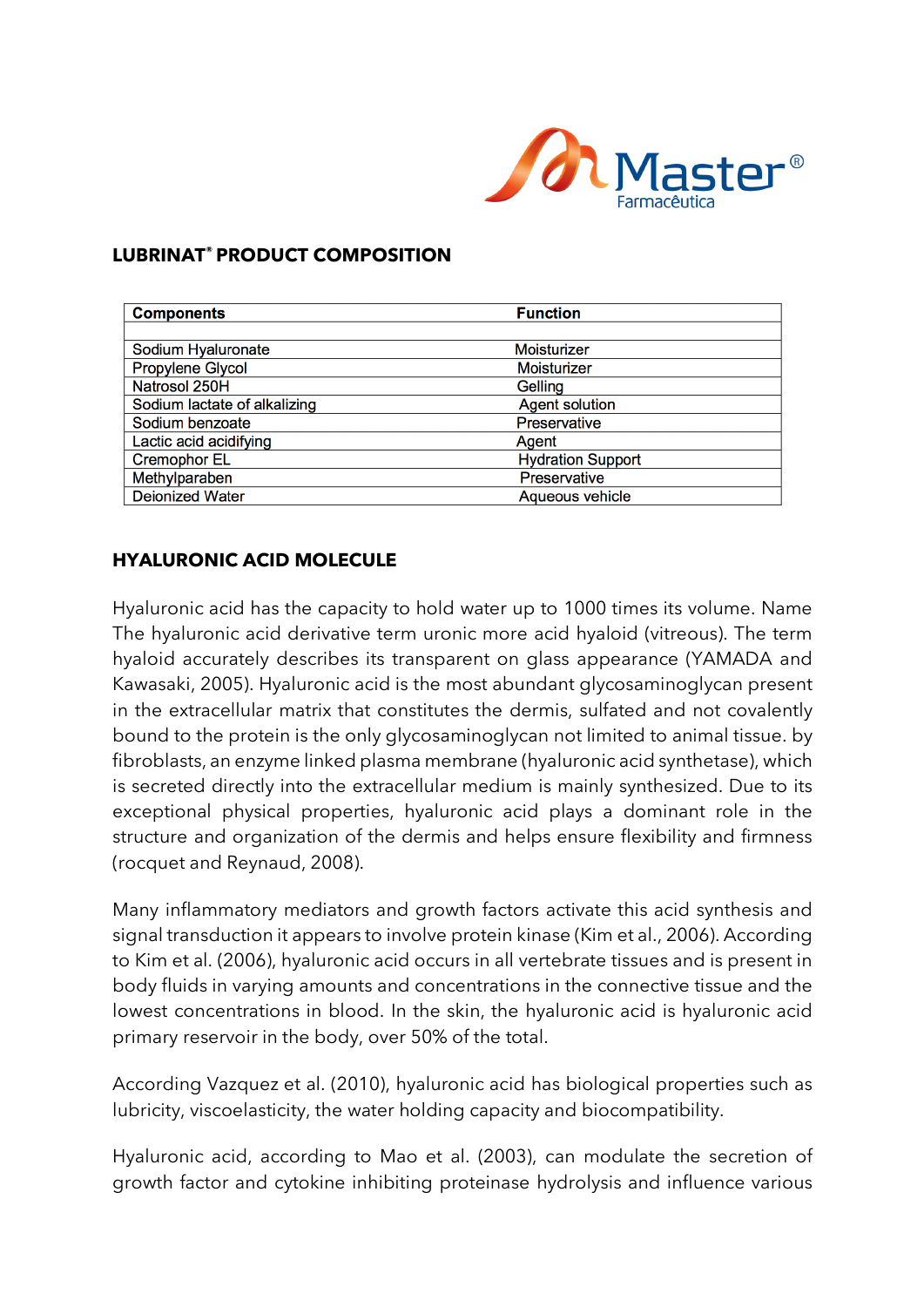cellular functions such as adhesion, growth, migration, proliferation and differentiation. It has antigenicity and does not induce inflammatory or allergic reaction.

It is applied topically, hyaluronic acid, according Harvima et al. (2006), it is not retained as a hydrophilic deposit on the skin, but instead, is actively absorbed from the surface of the skin in the dermis. Hyaluronic acid may freeze the water in the tissues and thus change the dermal volume and compressibility.

It is confirmed that Mao et al. (2003) reported, hyaluronic acid may also influence cell proliferation, differentiation and tissue repair. Changes in the availability and the synthesis of hyaluronic acid can be observed with aging, wound healing and degenerative diseases (Juhlin, 1997). Brown & Jones (2005) reported the striking movement of hyaluronic acid in keratin, epidermis and dermal layers of mice and human skin, apparently being absorbed rapidly from the skin surface and skin. There are two possible factors that may be involved in this behavior. First, the presence of hyaluronic acid receptors in the underlying skin can direct the location of hyaluronic acid applied. Second, the specific structure of hyaluronic acid hydrate and the presence of a hydrophobic region membranes may allow absorption of macromolecules. And bulky predominant extracellular matrix molecule according to Kim et al. (2006), hyaluronic acid improves tissue regeneration, where the rapid proliferation and repair occurs. Its water holding



capacity suggests that hyaluronic acid may play an important role in maintaining the extracellular space, facilitating the transport of ions, solutes, nutrient and preserve tissue

hydration. However, Kim et al. reports that hyaluronic acid content decreases with age, which may contribute to the formation of wrinkles and decreased skin elasticity. Kaya et al. (2006) observed in studies that topical application of hyaluronic acid has the ability to penetrate the epidermis and inducing the proliferation of keratinocytes, resulting in densification of human skin and induce the proliferation of cells inside the epidermal compartments and skin. And more correct, both fibroblasts and endothelial cells also proliferate in response to hyaluronic acid, providing a possible explanation for the deposition of collagen and dermal